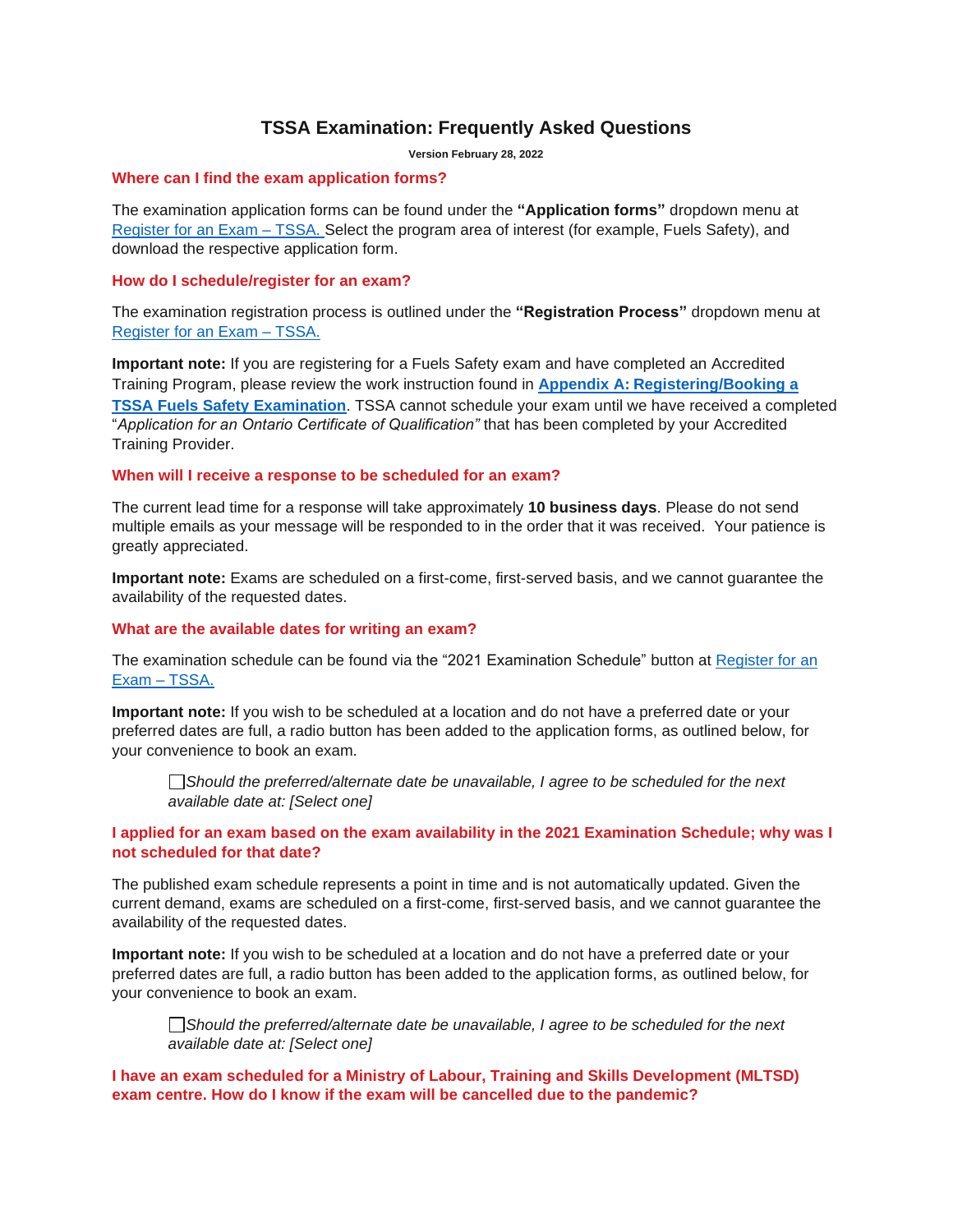TSSA will contact all candidates via email if there is a cancellation due to COVID-19. Exams scheduled at MLTSD exam centres are subject to the safety protocol and risk assessment of each MLTSD exam centre. It is important to note that TSSA does not influence the capacity in an MLTSD office or if/when exams will be held.

#### **How much notice will I be given if my exam has been cancelled due to COVID-19?**

TSSA will contact all candidates via email if there is a cancellation due to COVID-19. We will endeavour to provide as much notice as possible, subject to TSSA receiving timely notification of cancellation from exam centres.

#### **What do I do if my exam was cancelled due to COVID-19?**

Please follow all instructions in your exam cancellation email. In summary, we request that you respond to the cancellation request with your preferred or alternate exam date/location, and we will rebook your exam. **Do not contact the exam centre where your exam was cancelled.**

#### **Will more dates become available if an exam centre does not have availability?**

At present, the examination availability outlined on the "2021 Examination Schedule" and "2022 Examination Schedule" is current. Should more dates/times become available, the examination schedule will be revised.

#### **What happens if my exam prepayment has been declined?**

If TSSA is unable to process the exam prepayment, your examination will be cancelled and you will be removed from the examination schedule. You will be required to submit a new examination application for the next available examination date.

#### **When will I receive my exam result?**

The current lead time to issue a multiple-choice exam result is **20 business days**. Please contact TSSA Customer Service at 1-877-682-8772, as the customer service team has access to the up-to-date exam results database.

**Note:** Due to the volume of requests, the examinations team will not respond to email requests for exam results at this point in time.

#### **When will I receive an exam mastery report?**

The current lead time to issue an exam mastery report, if you failed your exam, is **8 to 10 weeks** from the exam date.

Note: please check your junk/spam folder, as it is common for emails from TSSA to be filtered by email services (i.e., Gmail, Outlook, etc.).

**Note:** Due to the volume of requests, the examinations team will not respond to email requests for mastery reports at this point in time.

#### **Does TSSA provide study materials/guides for my exam?**

No, TSSA does not provide study materials or guides for candidates to prepare for exams.

#### **Does TSSA have practice exams that I can use for preparation?**

No, TSSA does not provide practice exams.

#### **What are the required code books that I can use for my exam?**

Please review the [TSSA Certification Examination Preparation Guide.](https://www.tssa.org/en/resources/MAESD-Exam-Schedule/App-Forms/CE-Examination-Prep-Guide---September-2020---Final-for-Publication.pdf)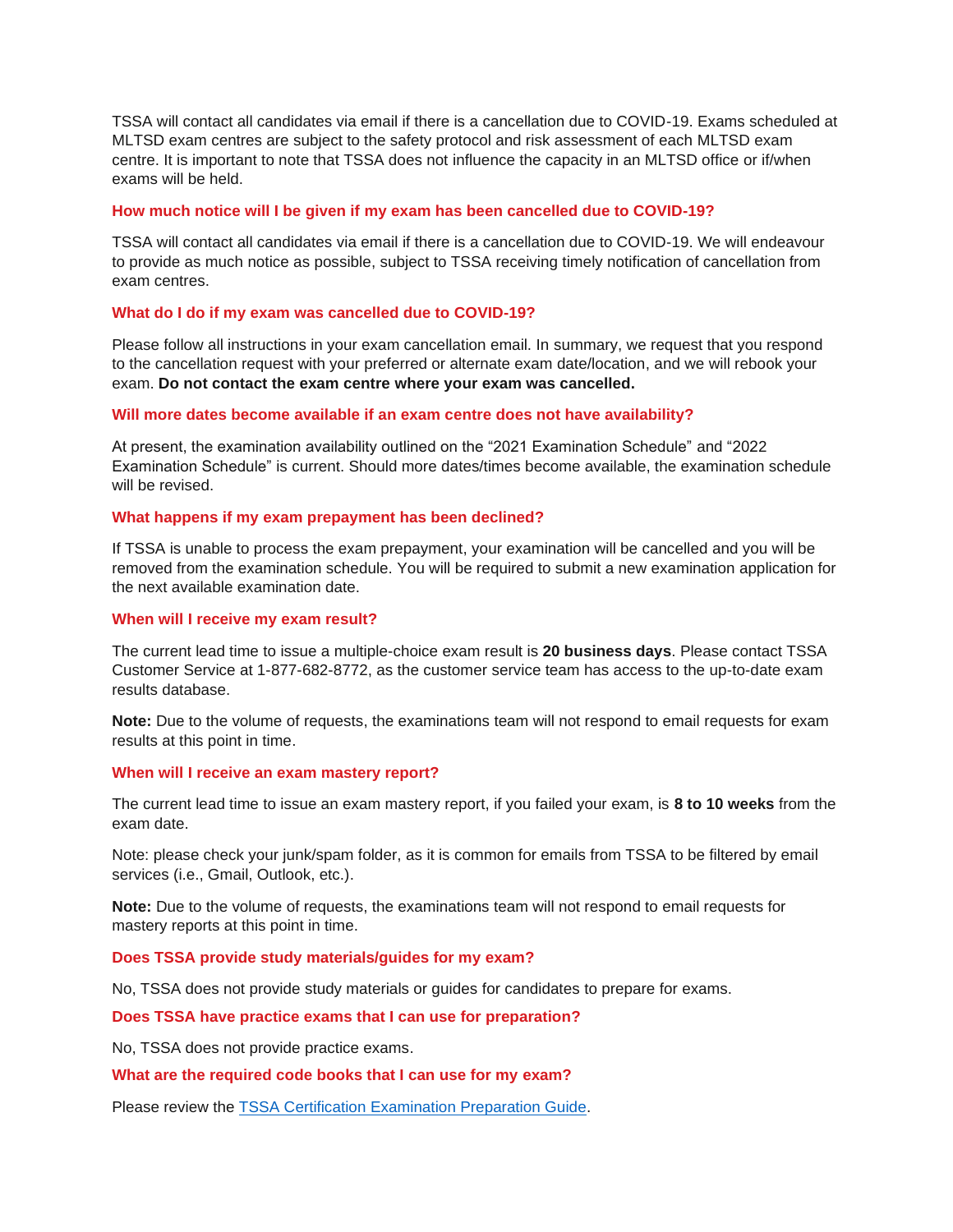#### **How do I request a receipt for my exam prepayment?**

If you are requesting a receipt for an Operating Engineers/Operators or BPV Certificate of Competency exam, please call TSSA Customer Service at 1-877-682-8772.

If you are requesting a receipt for a Fuels Safety or Elevating, Amusement Devices or Ski Lifts exam, please email [certandexams@tssa.org](mailto:certandexams@tssa.org) with your Service Request Number, full name, and exam date.

#### **I am writing an exam at a special sitting, held by my employer or accredited training provider. Will I receive a formal confirmation of the exam from TSSA?**

No, exam candidates are required to confirm exam arrangements with their employer or accredited training provider.

#### **Are there Proof of Vaccination requirements for TSSA examinations?**

As you are aware, TSSA examinations are held in various locations across Ontario. These locations include post-secondary institutions such as private career or community colleges, TSSA Hub City Exam Centres and locations managed by the Ministry of Labour, Training and Skills Development.

At this time, these institutions may be subject to mandatory orders or policies that require proof of vaccination against COVID-19, or proof of a negative COVID-19 test before entering their facilities. As an examination candidate, it is your responsibility to ensure that you are compliant with the policies or mandatory orders where examinations take place.

To ensure compliance in advance of your examination date, TSSA strongly recommends that you contact the institution where you will be taking your examination to determine the requirements. The institutions have the authority to refuse you entry if you are not compliant with their policies or orders, which will lead to the cancellation of your examination.

The following information, provided as of **January 10, 2022**, should be used for guidance only. TSSA is not responsible if the policies change in advance of your examination date.

- 1. Specific information for each examination location is as follows:
	- a. Ministry of Labour, Training and Skills Development locations:
		- i. Proof of vaccination will not be required at this time
		- ii. Candidates will be required to follow all existing public health measures, including the use of masks, physical distancing and capacity restrictions.

#### b. TSSA Hub City Exam Centres:

- Proof of vaccination are mandatory effective January 17, 2022
	- Examination candidates attending a TSSA hub city location will be required to provided proof, on the day of examination, that they are:
		- 1. 1. Fully Vaccinated; or
		- 2. 2. Have tested negative for COVID-19 by using a rapid-antigen test or PCR test which was taken within 48 hours of their attendance.
- iii. Examination candidates who do not meet the proof of vaccination requirements will not be permitted to attend the examination and will be required to submit a new application/fee for a future examination date/location if unable to meet the requirements.
- c. Private Career or Community College Settings (Post-Secondary Institutions):
	- i. Please refer to the vaccination policy at the post-secondary institution to learn more about the requirements to be on campus or at an in-person exam setting as each institution must have its vaccination policies in place no later than September 7, 2021.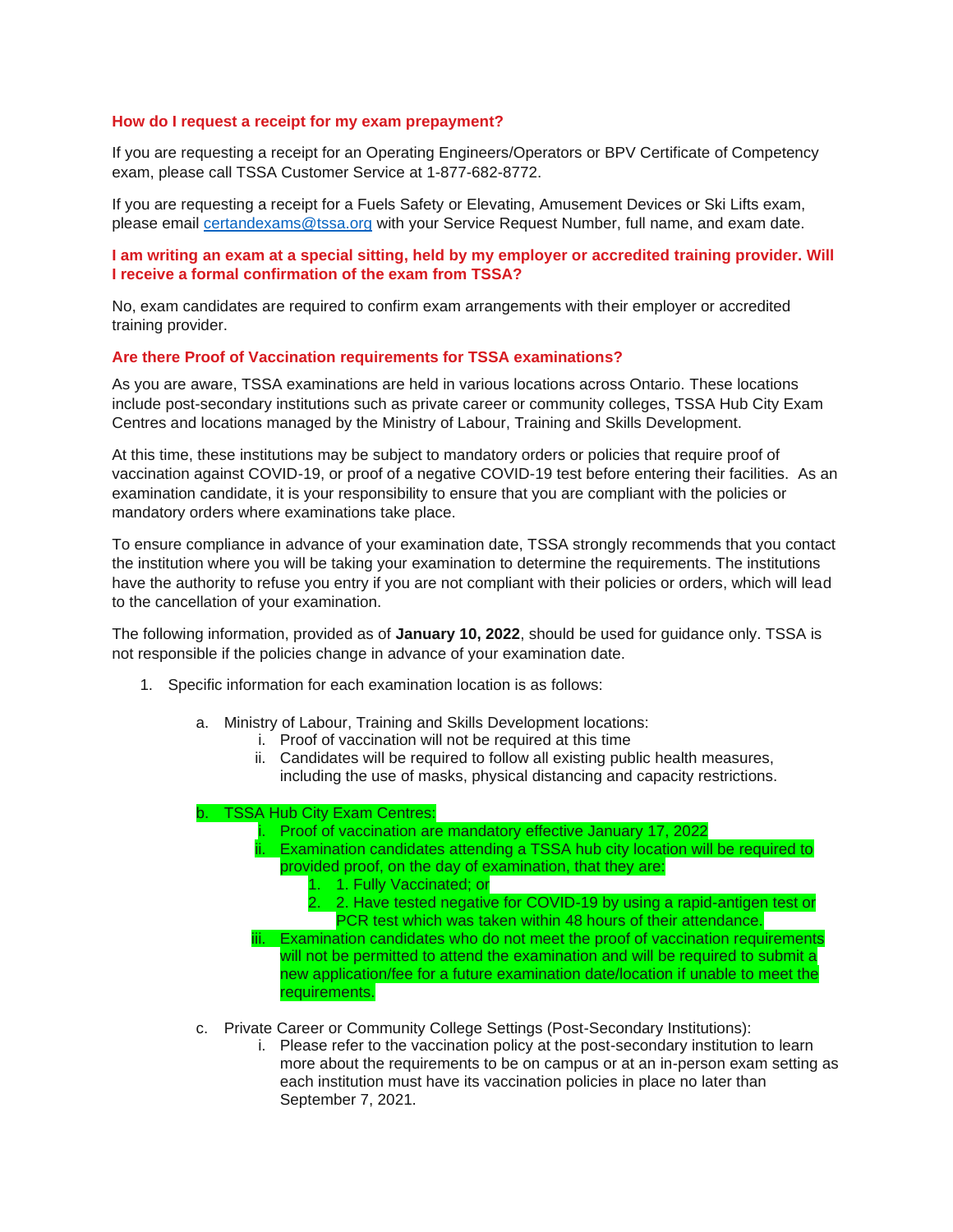- ii. Institutions were required to develop and implement a COVID-19 vaccination policy that applies to individuals defined in the Ontario Chief Medical Officer of Health (OCMOH) Instructions — employees, staff, contractors, volunteers, and students — who attend campus.
- d. TSSA Head Office
	- i. All Contractor, Vendors, Visitors and/or Regulated Parties who attend TSSA premises must provide proof to TSSA by attestation that they are:
		- 1. Fully Vaccinated; or
		- 2. Have tested negative for COVID-19 by using a rapid-antigen test or PCR test which was taken within 48 hours of their attendance.
	- ii. This includes any person who has a scheduled meeting or examination at TSSA. The attestation form can be downloaded [here](https://www.tssa.org/en/elevating-devices/resources/2021-10-15-Letter-of-Attestation-for-Compliance---COVID-19.pdf) and should be emailed to [TSSAHR@tssa.org](mailto:TSSAHR@tssa.org) and your examination point of contact at least 24 hours before your scheduled meeting time or expected time of arrival.
- 2. TSSA continues to evaluate its policies around vaccination and will be releasing further information to candidates as it becomes available.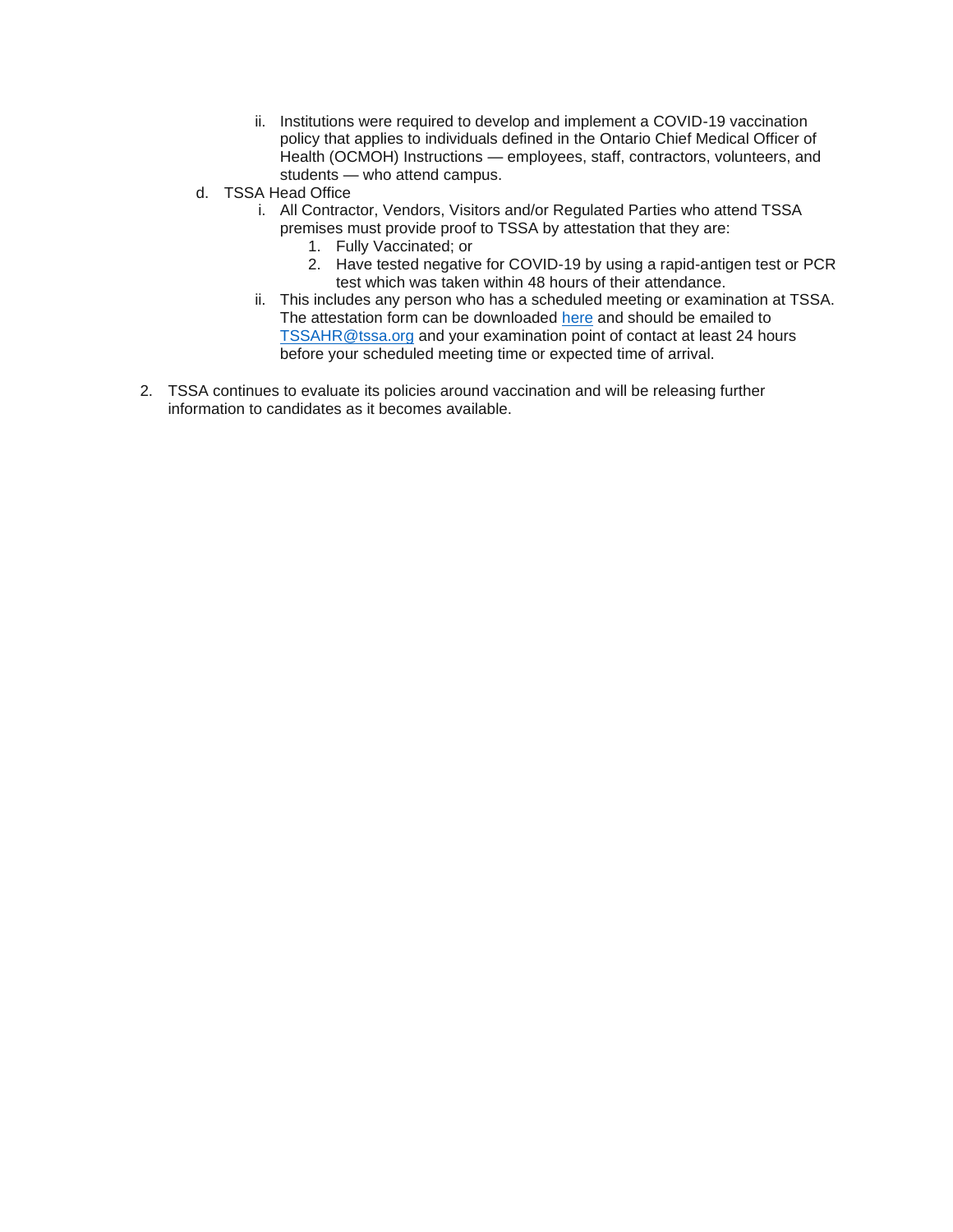## **TSSA Certification: Frequently Asked Questions**

## **ELEVATING DEVICES**

#### **How do I apply for an EDM-T ("Elevating Device Mechanic-In-Training")**

The process to apply for an EDM-T is summarized below:

- Attend and complete a Safety Training Workshop conducted by an Accredited Elevating Device Safety Training Provider. Accredited Safety Training Providers are listed in [TSSA's directory.](https://training.tssa.org/?_mid_=428)
- Submit a completed *[Application for an Ontario Certificate of Qualification as an Elevating Devices](https://www.tssa.org/en/amusement-devices/resources/Documents/ED-C-of-Q---2019.pdf)  [Mechanic](https://www.tssa.org/en/amusement-devices/resources/Documents/ED-C-of-Q---2019.pdf)* to TSSA with the appropriate prepayment and **a copy** of your safety training certificate of completion.

#### **How do I apply for an EDM-A, EDM-B, EDM-F, etc.?**

Please refer to ["Challenge Certificate Assessment for Elevating Devices Mechanics"](https://www.tssa.org/en/amusement-devices/resources/Documents/Challenge-Certificate-Assessment---ED---May-2021.pdf) for more information on the steps to apply for certification.

#### **What are the training and practical experience requirements for EDM certification?**

Please view the table below:

| <b>CERTIFICATE REQUIREMENTS</b>   |                                      |                                                |                    |                        |
|-----------------------------------|--------------------------------------|------------------------------------------------|--------------------|------------------------|
| <b>Certificate Classification</b> | <b>In-Class/Theoretical Training</b> | <b>Practical/Demonstrated</b><br><b>Skills</b> | <b>Examination</b> | <b>Skills Passport</b> |
| <b>EDM-A</b>                      | 720 hours                            | 4 years                                        | <b>FV</b>          | <b>Required</b>        |
| <b>EDM-B</b>                      | 274 hours                            | 2 years                                        | <b>CV</b>          | <b>Required</b>        |
| <b>EDM-C</b>                      | 669 hours                            | 4 years                                        | <b>CV</b>          | Required               |
| <b>EDM-CE</b>                     | 633 hours                            | 4 years                                        | <b>CV</b>          | <b>Required</b>        |
| <b>EDM-CM</b>                     | 417 hours                            | 4 years                                        | <b>CV</b>          | <b>Required</b>        |
| <b>EDM-D</b>                      | <b>133.5 hours</b>                   | 2 years                                        | <b>CV</b>          | <b>Required</b>        |
| <b>EDM-E</b>                      | 376 hours                            | 1 year                                         | <b>CV</b>          | <b>Required</b>        |
| <b>EDM-F</b>                      | 118 hours                            | 1 year                                         | CV                 | <b>Required</b>        |
| <b>EDM-BH</b>                     | <b>157.25 hours</b>                  | 1 year                                         | <b>CV</b>          | <b>Required</b>        |
| <b>EDM-VC</b>                     | 518 hours                            | 2 years                                        | CV                 | Required               |

Legenci<br>Practical/Demonstrated Skills – 1 year = 2000 hours<br>FV – Full Version of Provincial Knowledge Examination<br>CV – Class Specific Version of Provincial Knowledge Examination

#### **Do I need approval to write an Elevating, Amusement Devices or Ski Lifts exam?**

Yes, you cannot book an exam until you have a formal approval from TSSA.

**How many attempts do I have when writing an Elevating, Amusement Devices or Ski Lifts exam?**

The Regulation allows a maximum of three (3) exam attempts.

#### **How long is my formal approval to write an exam valid for?**

The approval to write an exam is valid for 12 months from the date on the approval letter. Should your approval expire, you will be required to submit a new application and all pre-requisite information to TSSA.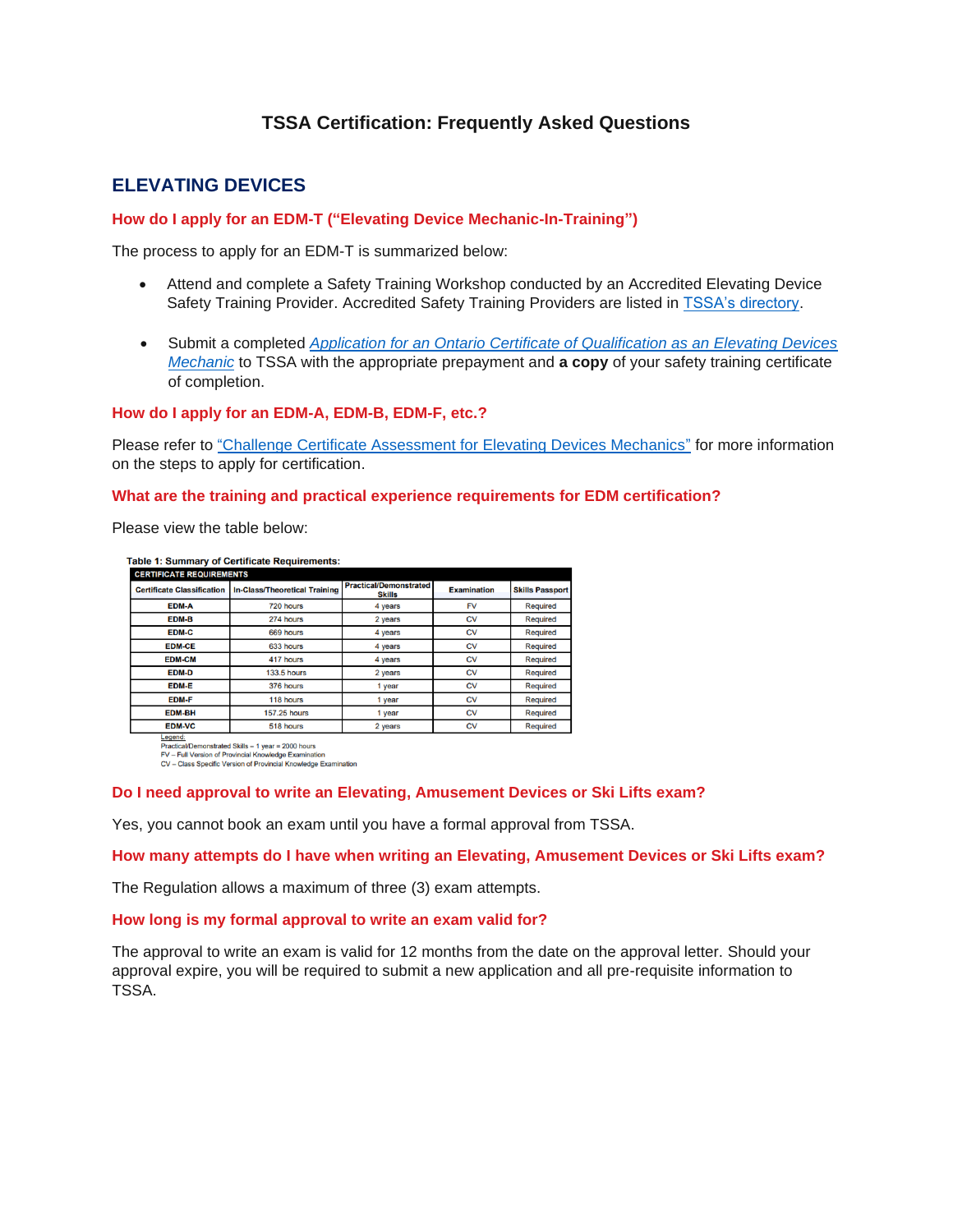## **FUELS SAFETY**

#### **I received advanced notice of my exam results, when will I receive my Fuels Safety Certificate (e.g., G.3, G.2, OBT-3, OBT-2, PMH, etc.)?**

The current lead time to issue a Fuels Safety Certificate is **8 to 10 weeks** from the exam date.

#### **How do I request an extension for a full program practical assessment that has exceeded or will be exceeding 12 months?**

Before the expiry date, please email [certandexams@tssa.org](mailto:certandexams@tssa.org) and request a formal extension for your practical assessment. Please reference your service request number and identify the extenuating circumstances for your request. Extensions will be granted on a case-by-case basis.

Requests for extension received after date of expiry will not be accepted. For example: if your practical assessment expired on June 15, 2021, and you did not contact TSSA before that date, the request will not be accepted.

**Note:** TSSA cannot accept your request until we have received both an "*Application for an Ontario Certificate of Qualification"* that has been completed by your Accredited Training Provider*, and, a completed ["Application for Fuels Safety Mechanic Examination"](https://www.tssa.org/en/operating-engineers/resources/Exam-Applications---All-Programs/Fuels-exam-app--2020---August-2021.pdf) with the applicable prepayment*.

#### **How do I request an extension for my challenge approval that will be exceeding 12 months?**

Before the expiry date, please contact the Training and Certification Advisor listed on your approval letter to request a formal extension for your practical assessment. Please reference your service request number and identify the extenuating circumstances for your request. Extensions will be granted on a case-by-case basis.

#### **How do I book a practical assessment to complete the challenge process?**

Once you have passed your exam and the results have been processed, TSSA will send you an email that provides information on the practical assessment process, including the contact information for a TSSA Training and Certification (T&C) Advisor. Once you receive this email, please contact the T&C advisor to schedule your practical date and location.

### **How do I challenge a higher-level certificate (e.g., G.2, OBT-2, etc.)?**

Please refer to ["Challenge Certificate Assessment for Fuels/Petroleum Mechanic Certification"](https://www.tssa.org/en/about-tssa/resources/Documents/Challenge-Certificate-Assessment-Guide---FS--2020.pdf) for more information on the steps to apply for certification.

#### **What does it mean to challenge a Fuels Safety certification exam?**

Please review section 7 of the ["Gas and Oil Burner Technician Policies and Procedures"](https://www.tssa.org/en/amusement-devices/resources/Documents/Gas--Oil-Policy---October-2020---Final-for-Publication.pdf) for more information on the challenge process and requirements.

#### **How do I achieve a higher-level certificate (e.g., G.2, OBT-2, etc.)?**

Please review section 6 of the ["Gas and Oil Burner Technician Policies and Procedures"](https://www.tssa.org/en/amusement-devices/resources/Documents/Gas--Oil-Policy---October-2020---Final-for-Publication.pdf) for more information on the process.

#### **How do I apply to reinstate a certificate?**

Please review section 9 of the ["Gas and Oil Burner Technician Policies and Procedures"](https://www.tssa.org/en/amusement-devices/resources/Documents/Gas--Oil-Policy---October-2020---Final-for-Publication.pdf) for more information on the reinstatement process.

#### **How do I apply for labour mobility (i.e., the process to transfer a certificate from one Canadian jurisdiction to another)?**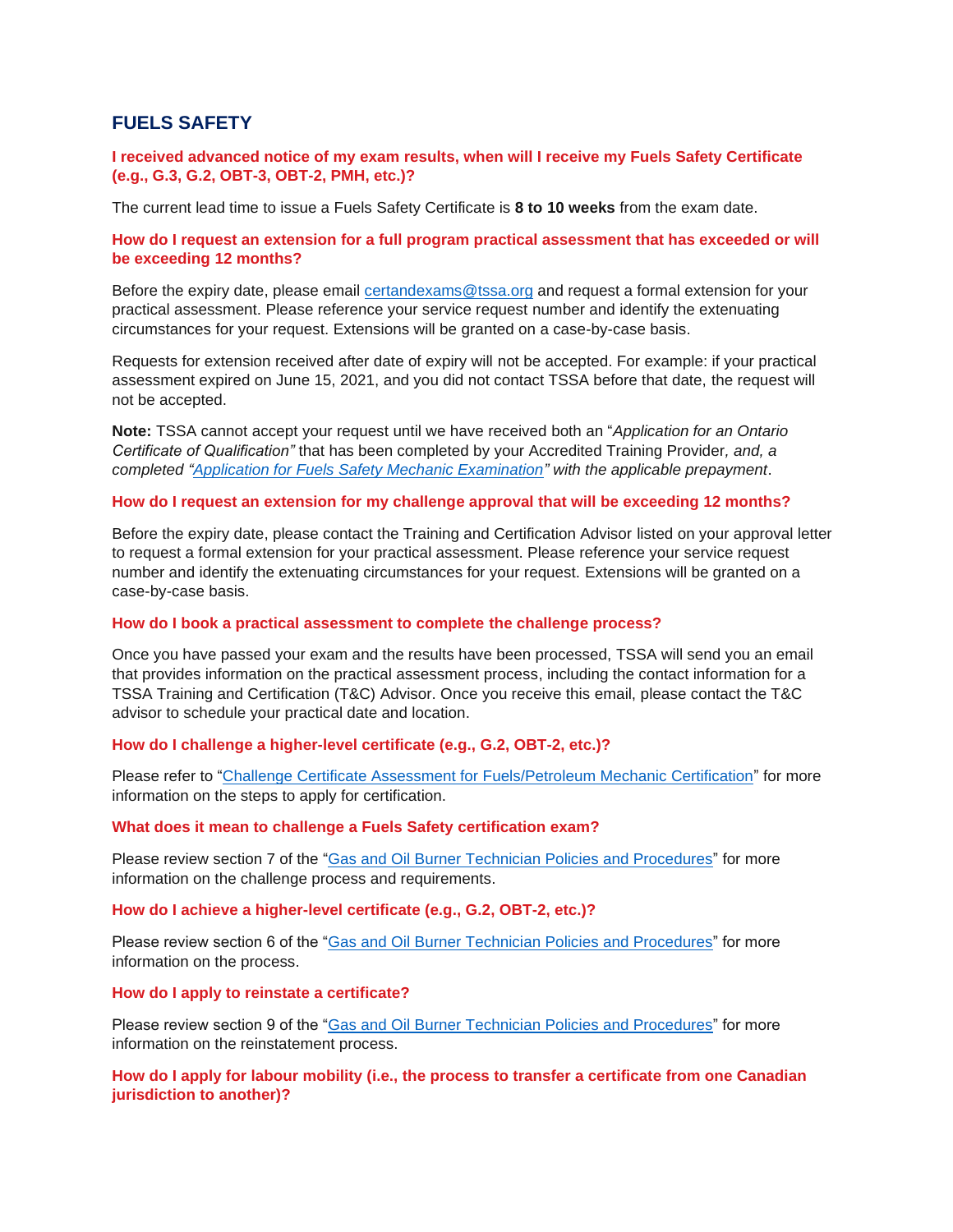A certification candidate who holds a matched equivalency from a matched jurisdiction is eligible to apply for certification according to our [Labour Mobility Certification Process for Fuels Safety/Petroleum](https://www.tssa.org/en/about-tssa/resources/Documents/Labour-Mobility-Process-2020.pdf)  [Mechanics.](https://www.tssa.org/en/about-tssa/resources/Documents/Labour-Mobility-Process-2020.pdf)

**Note:** Please follow all form instructions and include your photo identification, matched certificate, and payment.

## **OPERATING ENGINEERS/OPERATORS**

#### **How long is my certificate valid for?**

An Operating Engineer/Operator certificate is valid for one (1) year and expires on your date of birth.

#### **How long are my passed exams valid for?**

Operating Engineer/Operator exams are valid for a period of five (5) years from the date the exam was written. For example, if an exam was completed on 15-Jan-2020 and resulted in a passing grade, it would be valid until 15-Jan-2025.

#### **How do I apply for labour mobility (e.g., the process to transfer a certificate from one Canadian jurisdiction to another)?**

A certification candidate who holds a matched equivalency from a matched jurisdiction is eligible to apply for certification according to our [Labour Mobility Certification Process for Operating Engineers/Operators.](https://www.tssa.org/en/amusement-devices/resources/Documents/Labour-Mobility-Certification-Process-for-Operating-Engineers-Operators.pdf)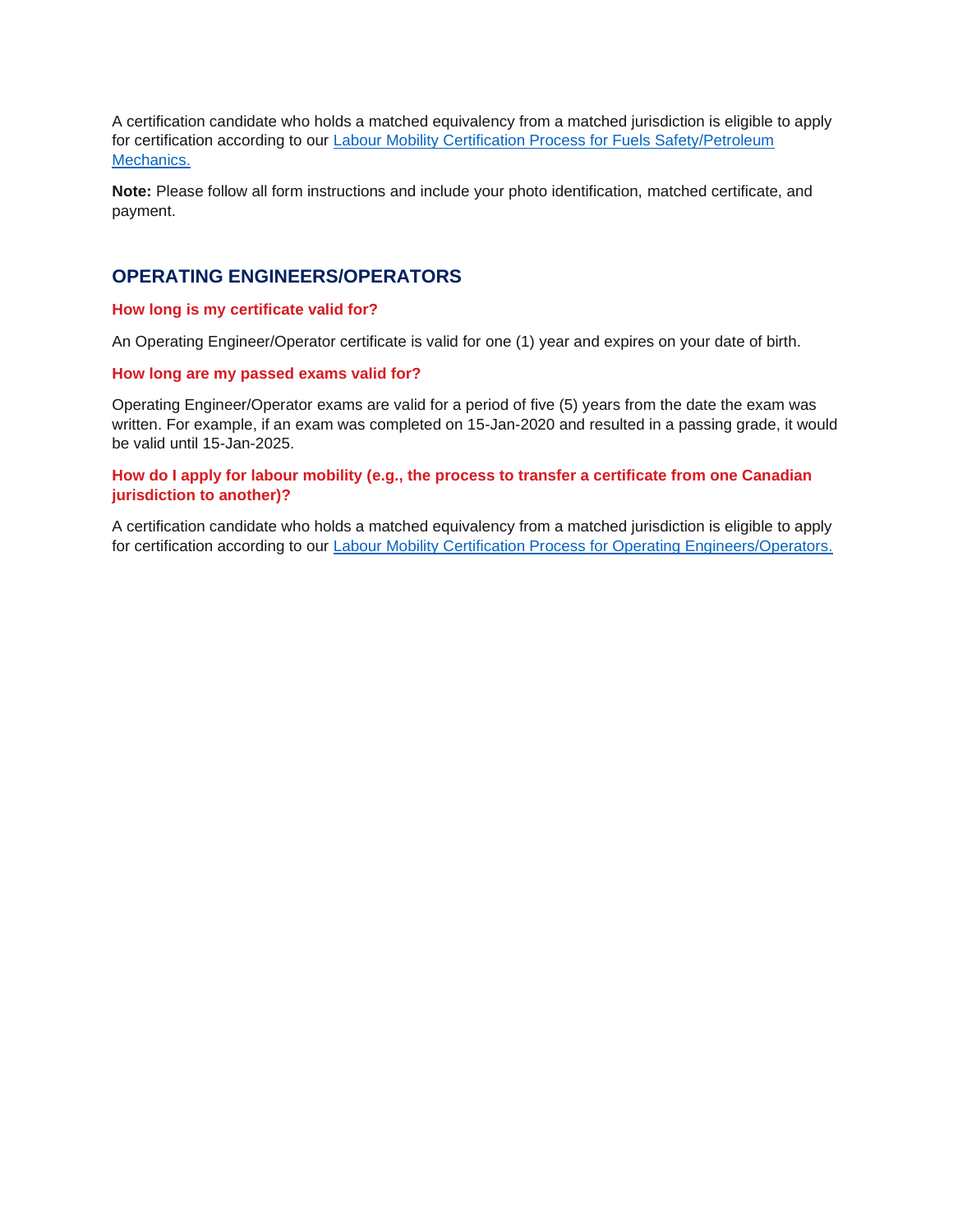<span id="page-7-0"></span>

| <b>Appendix A: Registering/Booking a TSSA Fuels Safety Examination</b>                                                                                                                                                                                                                                                                          |                                                                                                                                                                                                                                                                                    |                                                                                                                                                                                                                                                                                                                   |                                                                                                                                                                                                                                                                                                                                                                                               |
|-------------------------------------------------------------------------------------------------------------------------------------------------------------------------------------------------------------------------------------------------------------------------------------------------------------------------------------------------|------------------------------------------------------------------------------------------------------------------------------------------------------------------------------------------------------------------------------------------------------------------------------------|-------------------------------------------------------------------------------------------------------------------------------------------------------------------------------------------------------------------------------------------------------------------------------------------------------------------|-----------------------------------------------------------------------------------------------------------------------------------------------------------------------------------------------------------------------------------------------------------------------------------------------------------------------------------------------------------------------------------------------|
| <b>Task Description</b>                                                                                                                                                                                                                                                                                                                         | <b>Screenshot / Photograph</b>                                                                                                                                                                                                                                                     |                                                                                                                                                                                                                                                                                                                   |                                                                                                                                                                                                                                                                                                                                                                                               |
| <b>TASK 1: CONFIRM YOUR</b><br><b>ACCREDITED TRAINING</b><br>PROVIDER HAS SUBMITTED YOUR<br><b>COMPLETED APPLICATION FOR AN</b><br><b>ONTARIO CERTIFICATE OF</b><br><b>QUALIFICATION, WITH THE</b><br><b>SECTION C COMPLETED</b><br>("ACCREDITED TRAINING<br>PROGRAM")<br>Note: you must complete you exam<br>attempts (maximum of 3) within 1- | <b>C. ACCREDITED TRAINING PROGRAM:</b><br>Training Provider ▼<br>Program Start Date ▼<br>Program Name ▼<br>Signing Authority Name ▼<br>Practical Evaluation Completion Date ▼<br>Training Program Result (%) and Pass / Fail ▼<br>Pass<br>Fail<br>Signature of Signing Authority ▼ | Address ▼<br>Program Completion Date ▼<br>Signing Authority Phone No. ▼<br>Practical Evaluation Mark (%) ▼<br>information is true and correct and the candidate applying for certification has met all<br>requirements to obtain an Ontario Certificate of Qualification ▼<br>Yes, all requirements have been met | To be completed and submitted by the signing authority of the Accredited TSSA Training Provider. This section does not apply for Challenge requests.<br>Accreditation Number ▼<br>Program Hours ▼<br>Signing Authority Email ▼<br>Candidate Training Program Attendance (%) ▼<br>Attestation: As the signing authority for the accredited training provider, I certify that the above<br>  No |
| year of program completion<br>otherwise you are not eligible to<br>write an exam.                                                                                                                                                                                                                                                               |                                                                                                                                                                                                                                                                                    |                                                                                                                                                                                                                                                                                                                   |                                                                                                                                                                                                                                                                                                                                                                                               |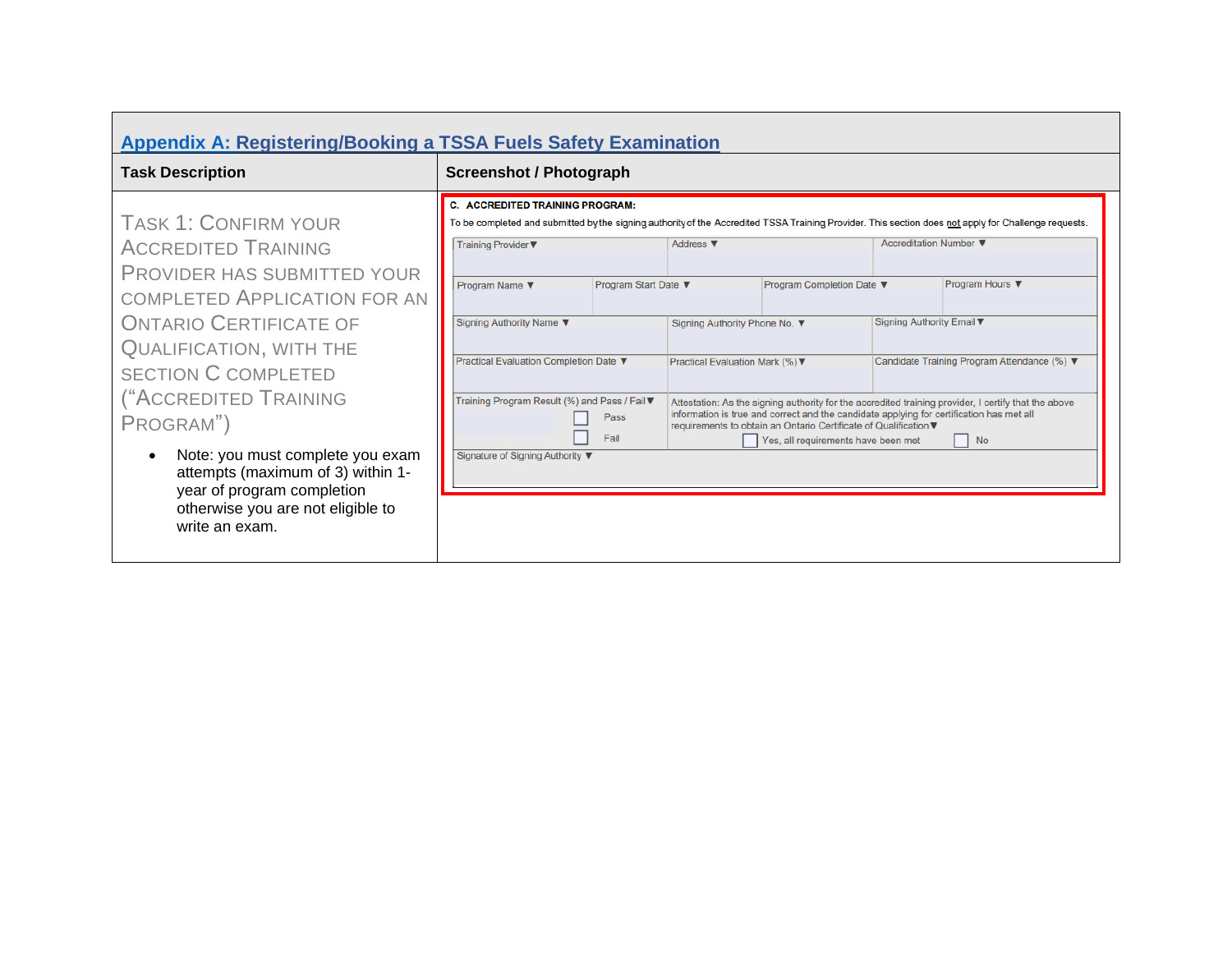| TASK 2: GO TO <b>www.tssa.org</b><br>On the Home Page, navigate to the<br>$\bullet$<br>register for an exam section | <b>REGISTER FOR AN EXAM</b>                                                                                                                                                                                                                                                                     |                                  |
|---------------------------------------------------------------------------------------------------------------------|-------------------------------------------------------------------------------------------------------------------------------------------------------------------------------------------------------------------------------------------------------------------------------------------------|----------------------------------|
| TASK 3: DOWNLOAD THE<br>"APPLICATION FOR FUELS<br><b>SAFETY MECHANIC</b><br>EXAMINATION"                            | <b>Registration process</b><br><b>Application forms</b><br>Complete the required application related to your industry. Each application form includes directions for the examination registration process.                                                                                      |                                  |
|                                                                                                                     | <b>Amusement devices</b>                                                                                                                                                                                                                                                                        | $+$                              |
|                                                                                                                     | <b>Elevating devices</b>                                                                                                                                                                                                                                                                        | $\ddot{}$                        |
|                                                                                                                     | <b>Ski lifts</b>                                                                                                                                                                                                                                                                                | $\begin{array}{c} + \end{array}$ |
|                                                                                                                     | <b>Operating engineers (operators)</b>                                                                                                                                                                                                                                                          | $\ddot{}$                        |
|                                                                                                                     | <b>Fuels safety</b>                                                                                                                                                                                                                                                                             |                                  |
|                                                                                                                     | Application for Fuels Safety Mechanic Examination<br>ri <del>case note, an examination candidate who is charleng</del> ing a higher level certification (i.e. G.2, OBT-2, etc.) must have a formal approval issued<br>by the TSSA before they are eligible to request an examination date/time. |                                  |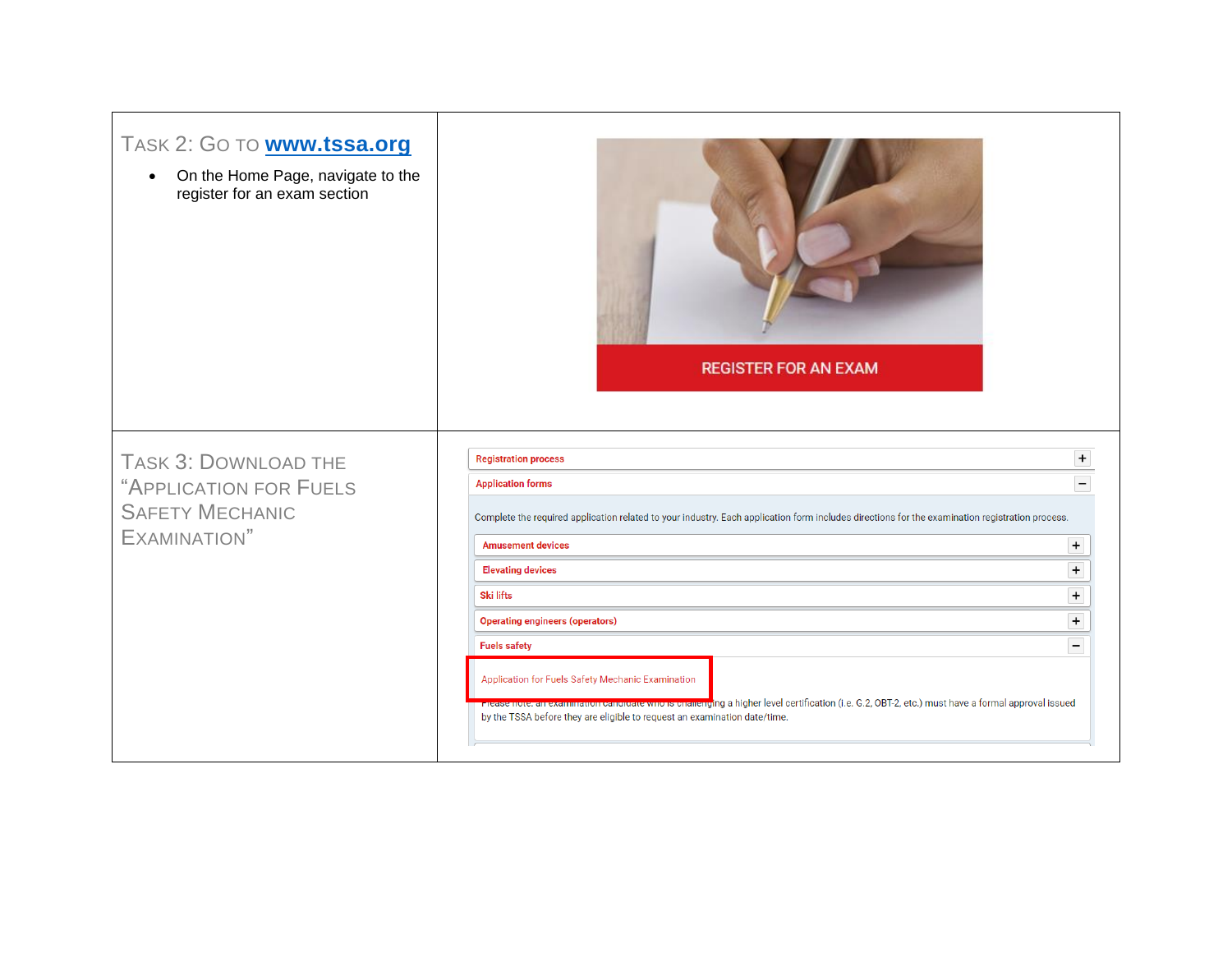#### **REGISTER FOR AN EXAM** TASK 4: OPEN THE "2021 Home / Amusement Devices / Training and Certification / Register for an Exam EXAMINATION SCHEDULE" **Advisory Council** The Technical Standards and Safety Authority (TSSA) recommends that all examination candidates rev the Certification Examination Preparation Guide before submitting a request for an examination. **Appeals** The Guide includes: Applications, Forms and Fees · Basic examination details **Compliance Support Program** • Scheduling information • Prohibited and non-prohibited materials **Engineering Services** · Frequently asked questions **Guidelines** 2021 Examination Schedule Inspections **Legislation and Regulatory COVID-19 Exam Protocol:** Information In light of the COVID-19 pandemic, the examination process has been modified to stop the spread of C **News - Amusement Devices** aware of these changes, as outlined below: TASK 5: VIEW AVAILABLE EXAM TSSA Hub City Examination Locations, Dates and Availability\*: \* Examination availability will be updated daily; an examination sitting is considered closed when the 'available seats' column is mark DATES isi  $\frac{1}{2}$ Йm **VAN** • Take note of multiple exam dates, ğ as they are not guaranteed and booked on a first come first serve EXAMINATION<br>CENTRE Exam<br>Date Available<br>Seats Exam<br>Date Available<br>Seats Exam<br>Date Available<br>Seats Exam<br>Date Available<br>Seats Exam<br>Date Available<br>Seats basis 3-May  $\bullet$  $1-Jun$  $\bullet$ 6-Jul  $\bullet$ 3-Aug  $6\phantom{a}$ 1-Sep  $\bf{8}$ • When the available seats is zero (0) 4-May  $\bullet$  $2 - Jun$  $\bullet$ 7-Jul  $\mathbf{a}$ 4-Aug  $\overline{9}$  $7-Sep$  $\overline{9}$ it means the date is fully booked 5-May  $\bullet$ 8-Jun  $\bullet$  $12$ -Jul  $\bullet$ 10-Aug  $\mathbf{7}$ 8-Sep  $\overline{\mathbf{9}}$ 11-May  $\bullet$  $9 - Jun$  $\bullet$  $13$ -Jul  $6\phantom{a}$  $11-Aug$  $\bf{8}$ 13-Sep  $\bullet$ and no longer available 12-May  $14 - Jun$  $14$ -Jul  $5^{\circ}$ 16-Aug  $\bullet$ 14-Sep  $\overline{\mathbf{8}}$  $\bullet$  $\bullet$ 17-May  $15 - Jun$  $21 -$ Jul 17-Aug 15-Sep  $\bullet$  $\bullet$ 6 6  $9$ 18-May  $\bullet$  $16 - Jun$  $\bullet$  $22 -$ Jul  $7<sup>7</sup>$ 18-Aug  $9$ 21-Sep  $9$ Hub City - Toronto<br>AM (8:30 a.m.) 25-May  $\bullet$  $22 - Jun$  $\bullet$  $26$ -Jul  $\bullet$ 24-Aug  $\overline{9}$ 22-Sep  $\overline{\mathbf{8}}$

 $\bullet$ 

 $23 - Jun$ 

28-Jun

 $29 - Jun$ 

26-May

 $27 -$ Jul

 $28 -$ Jul

 $5^{\circ}$ 

 $\mathbf{7}$ 

25-Aug

30-Aug

31-Aug

 $\mathbf{7}$ 

 $\bullet$ 

 $9$ 

 $\bullet$ 

 $\bullet$ 

 $\bullet$ 

**27-Sep** 

28-Sep

29-Sep

 $\bullet$ 

8

 $9<sub>o</sub>$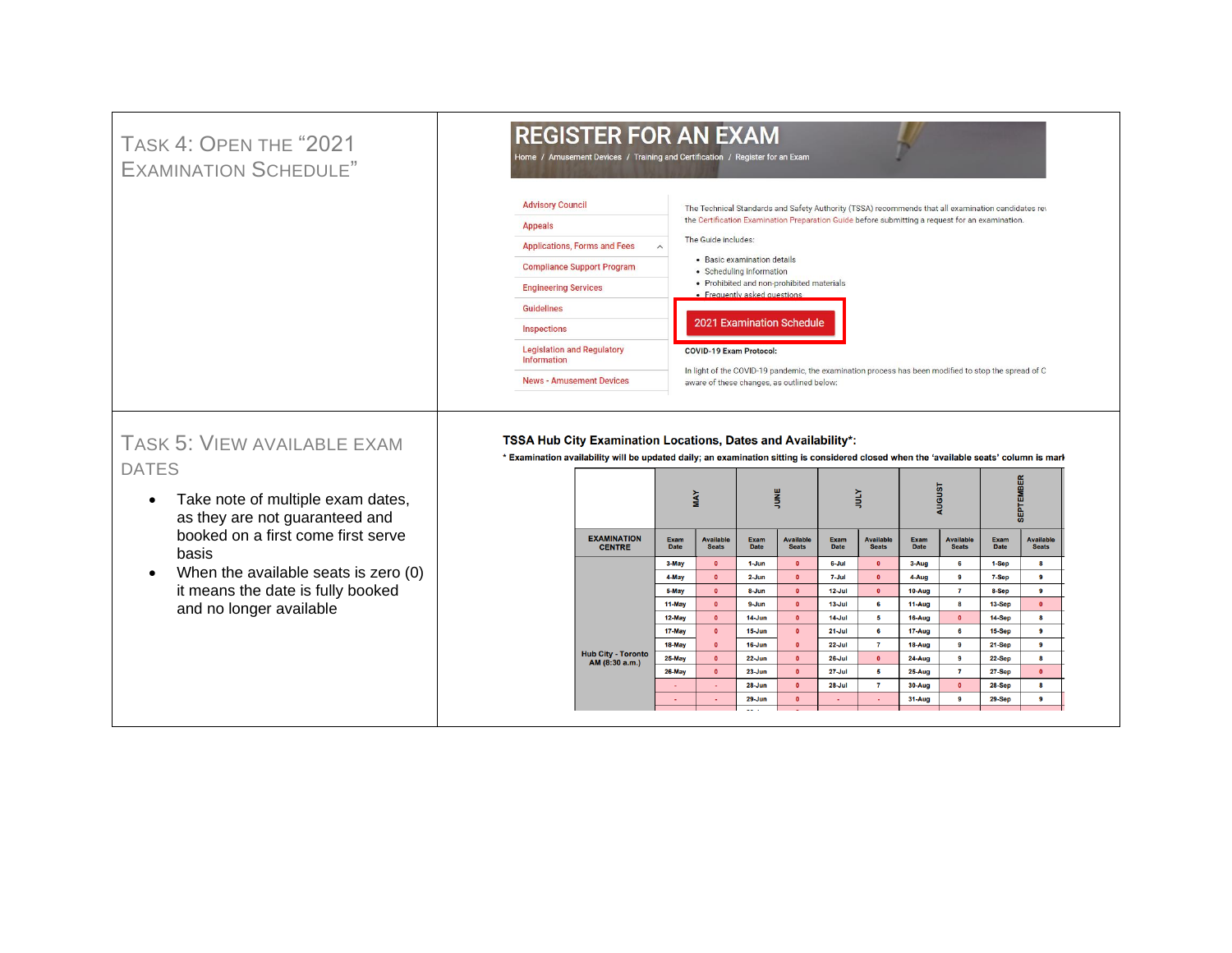| <b>TASK 6: COMPLETE THE</b>                                                                                                                                                                                                                                                                                                                                        | A. EXAMINATION CANDIDATE INFORMATION:                                                                                                                                                                                                                                                                                                                                                                                                                                                                                                                              |                                                                                                                                                                                                                                                                                                                                                                                 |                                           |
|--------------------------------------------------------------------------------------------------------------------------------------------------------------------------------------------------------------------------------------------------------------------------------------------------------------------------------------------------------------------|--------------------------------------------------------------------------------------------------------------------------------------------------------------------------------------------------------------------------------------------------------------------------------------------------------------------------------------------------------------------------------------------------------------------------------------------------------------------------------------------------------------------------------------------------------------------|---------------------------------------------------------------------------------------------------------------------------------------------------------------------------------------------------------------------------------------------------------------------------------------------------------------------------------------------------------------------------------|-------------------------------------------|
| <b>APPLICATION FORM</b>                                                                                                                                                                                                                                                                                                                                            | Note: All information must reflect the information as written on your government issued photo identification.<br>First Name $\nabla$<br>Middle Name V                                                                                                                                                                                                                                                                                                                                                                                                              | Last Name $\nabla$                                                                                                                                                                                                                                                                                                                                                              | <b>For Office Use Only</b><br><b>Date</b> |
| Complete all sections of the                                                                                                                                                                                                                                                                                                                                       | Date of Birth ▼<br>Suite/Unit No. ▼<br>Street No. ▼<br>DD - MM - YYYY                                                                                                                                                                                                                                                                                                                                                                                                                                                                                              | Street Name <b>v</b>                                                                                                                                                                                                                                                                                                                                                            | <b>Account No.</b>                        |
| application form<br>Section A requires all personal<br>information to create or update your<br><b>TSSA</b> account                                                                                                                                                                                                                                                 | City <b>V</b><br><b>Province</b> ▼                                                                                                                                                                                                                                                                                                                                                                                                                                                                                                                                 | Postal Code ▼                                                                                                                                                                                                                                                                                                                                                                   | SR <sub>No.</sub>                         |
|                                                                                                                                                                                                                                                                                                                                                                    | Primary Phone V<br>Secondary Phone<br>Current Certificate Classification ▼                                                                                                                                                                                                                                                                                                                                                                                                                                                                                         | Email <b>v</b><br>Current Certificate No. ▼                                                                                                                                                                                                                                                                                                                                     | <b>Comments</b>                           |
|                                                                                                                                                                                                                                                                                                                                                                    | TSSA must be notified of any change of address or contact information.<br>This form collects personal information for the purpose of administering certification and examination activities autherized by the Technical<br>Standards and Safety Act, 2000, S.O. 2000, c. 16.                                                                                                                                                                                                                                                                                       |                                                                                                                                                                                                                                                                                                                                                                                 |                                           |
| Section B is where you select the<br>exam type you are applying for, be<br>sure to use the selection lists (as<br>applicable)                                                                                                                                                                                                                                      | B. I AM APPLYING FOR THE FOLLOWING EXAMINATION: Please check ( $\sqrt{ }$ ) appropriate exam.<br>Crop Dryer Technician (CDT)<br>Domestic Appliance Technician (DA)<br>Gas Pipeline Inspector (GPI)<br>Gas Piping Fitter (GP)<br>□ Gas Technician<br>Select one<br>Gas Utility Technician<br>Select one<br>Industrial Maintenance Technician (IMT)<br>□ Internal Combustion Alternate Fuel Technician<br>Select one<br>Internal Combustion Alternate Fuel Technician - Industrial Equipment<br>Select one                                                           | Liquid Propane Fitter (LP)<br>Oil Burner Activation Technician (OBAT)<br>Oil Burner Technician<br>Select one<br>Oil Pipe Fitter (OP)<br>Oil Pipeline Inspector (OPI)<br>Petroleum Mechanic<br>Select one<br>Recreational Vehicles Technician<br>Select one<br>Refueling Station Installer - Natural Gas (RSI-NG)<br>Refueling Station Service Technician - Natural Gas (RST-NG) |                                           |
| Complete the examination date/time<br>for your preferred and alternate date<br>Important note:<br>If you wish to be scheduled<br>$\circ$<br>for the next date/time<br>available, you can select the<br>radio button and location<br>where you would like to be<br>scheduled<br>Selecting this button will<br>$\circ$<br>guarantee you are<br>scheduled for an exam | Examination Date/Time: Please complete the required fields.<br>Preferred Examination Date/Time:<br>(dd-mm-yyyy)<br><b>Alternate Examination Date/Time:</b><br><b><i><u>NAME OF BEING ON DER WITH THE STATE OF BEING OF BEING OF BEING OF BEING OF BEING OF BEING OF BEING OF BEING O</u></i></b><br>Should the preferred/alternate date be unavailable, I agree to be scheduled for the next available date at:<br><b>TYES</b> First <b>Becond</b><br>$\square$ NO<br>Is this a re-write?<br>MO (If "NO", include \$190.00 non-refundable)<br>Is this a challenge? | Select one<br><b>Examination Location:</b><br>Select one<br><b>Examination Location:</b><br>Select one<br>$\Box$ Other:<br>YES (If "YES", include \$215.00 non-refundable)                                                                                                                                                                                                      |                                           |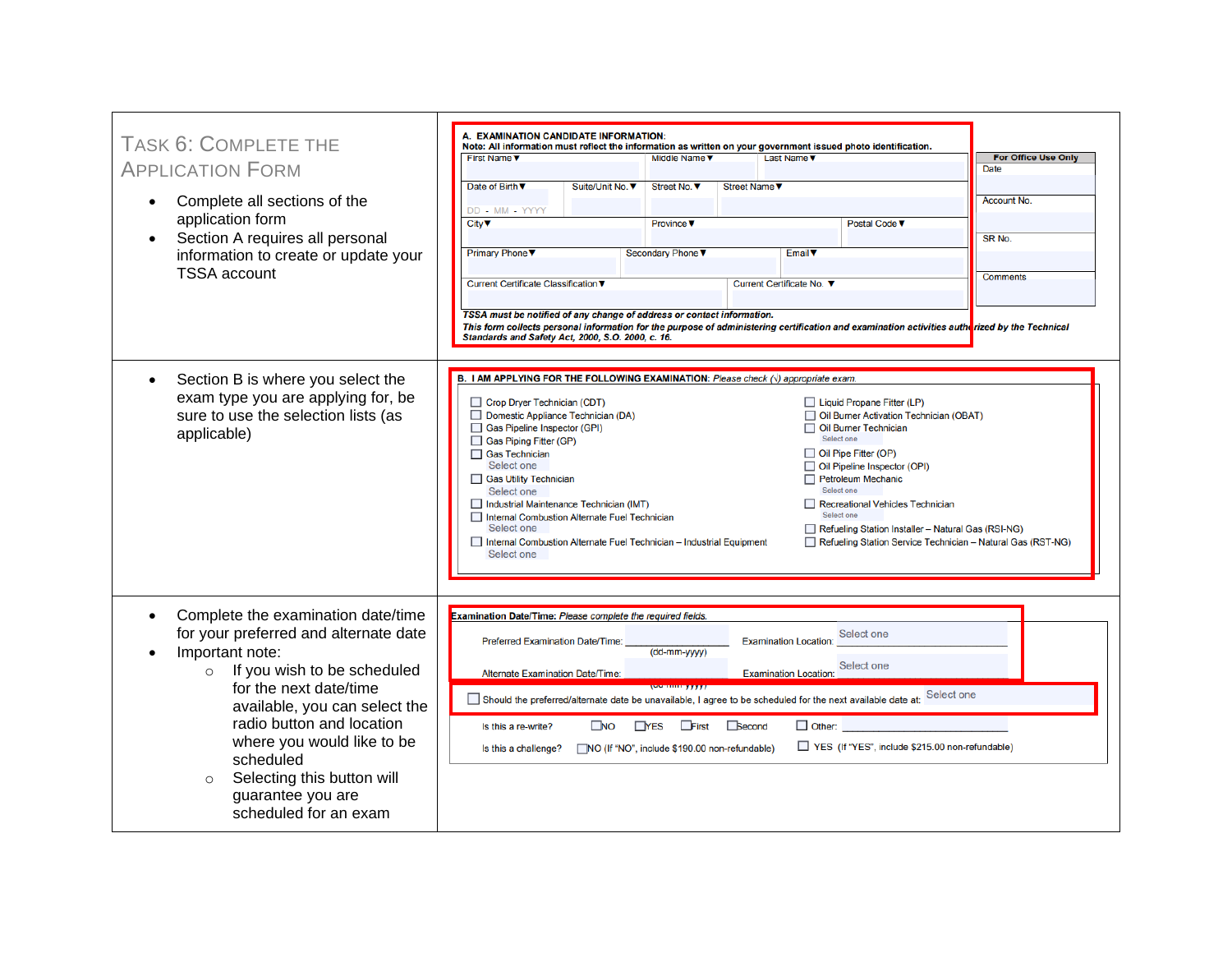| Be sure to sign each application<br>page, and submit the applicable fee<br>on the "Payment Authorization" form<br>Where TSSA is unable to collect<br>the prepayment for the<br>examination, the candidate will be<br>removed from the exam schedule,<br>and notified to submit a new<br>request     | <b>PAYMENT AUTHORIZATION FORM</b><br><b>Technical Standards and Safety Authority</b><br>345 Carlingview Drive<br>Toronto, Ontario M9W 6N9<br>'S S A<br>Tel: 416.734.3300<br>Fax: 416.231.7290<br><b>Print Form</b><br><b>Clear Form</b><br>Customer Service: 1.877.682.8772<br>www.tssa.org<br><b>For Office Use Only</b><br><b>SR/Work Order Number:</b><br>This form must accompany all applications submitted to TSSA. A separate payment form is required for each application. Please refer<br>to our fee schedule posted on our website www.tssa.org. Please pay by cheque, bank draft or money order payable to Technical<br>Standards and Safety Authority or by Visa or Mastercard. The HST Registration No: 891131369<br>Check the appropriate box to indicate your method of payment<br>Cheque, Bank Draft or Money Order<br><b>Credit Card</b><br>п<br>payable to Technical Standards and Safety Authority)<br>(complete Section A & B)<br>(enclosed & complete Section A) |
|-----------------------------------------------------------------------------------------------------------------------------------------------------------------------------------------------------------------------------------------------------------------------------------------------------|----------------------------------------------------------------------------------------------------------------------------------------------------------------------------------------------------------------------------------------------------------------------------------------------------------------------------------------------------------------------------------------------------------------------------------------------------------------------------------------------------------------------------------------------------------------------------------------------------------------------------------------------------------------------------------------------------------------------------------------------------------------------------------------------------------------------------------------------------------------------------------------------------------------------------------------------------------------------------------------|
| <b>TASK 7: EMAIL THE APPLICATION</b><br><b>FORM TO TSSA</b><br>Email certandexams@tssa.org<br>Include in the subject line the<br>following: Exam Scheduling<br><b>Request</b><br>Ensure that you attach the .pdf<br>application form that has been<br>signed and completed in your email<br>to TSSA | Cheque/Bank Draft/Money Order #:<br>C certandexams@tssa.org X<br>To<br>Cc<br><b>Exam Scheduling Request</b><br>Hello,<br>Please find my exam application form to be scheduled for a G.3 exam.                                                                                                                                                                                                                                                                                                                                                                                                                                                                                                                                                                                                                                                                                                                                                                                          |